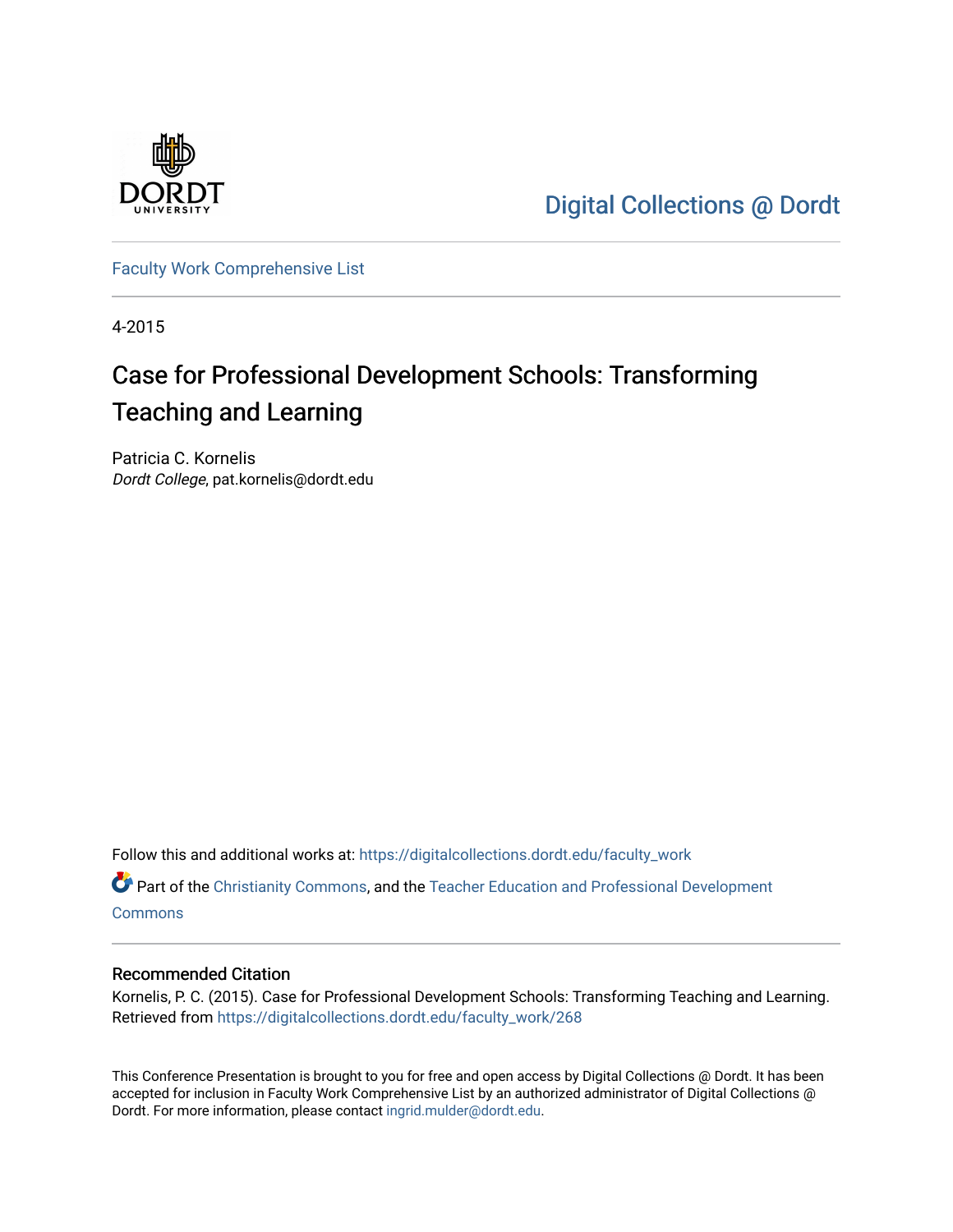#### Case for Professional Development Schools: Transforming Teaching and Learning

#### Keywords

student learning, collaborative teaching, experiential learning

#### **Disciplines**

Christianity | Teacher Education and Professional Development

#### **Comments**

Presentation at the National Field Experience Conference, University of Northern Colorado, Greeley, CO, April 12-14, 2015.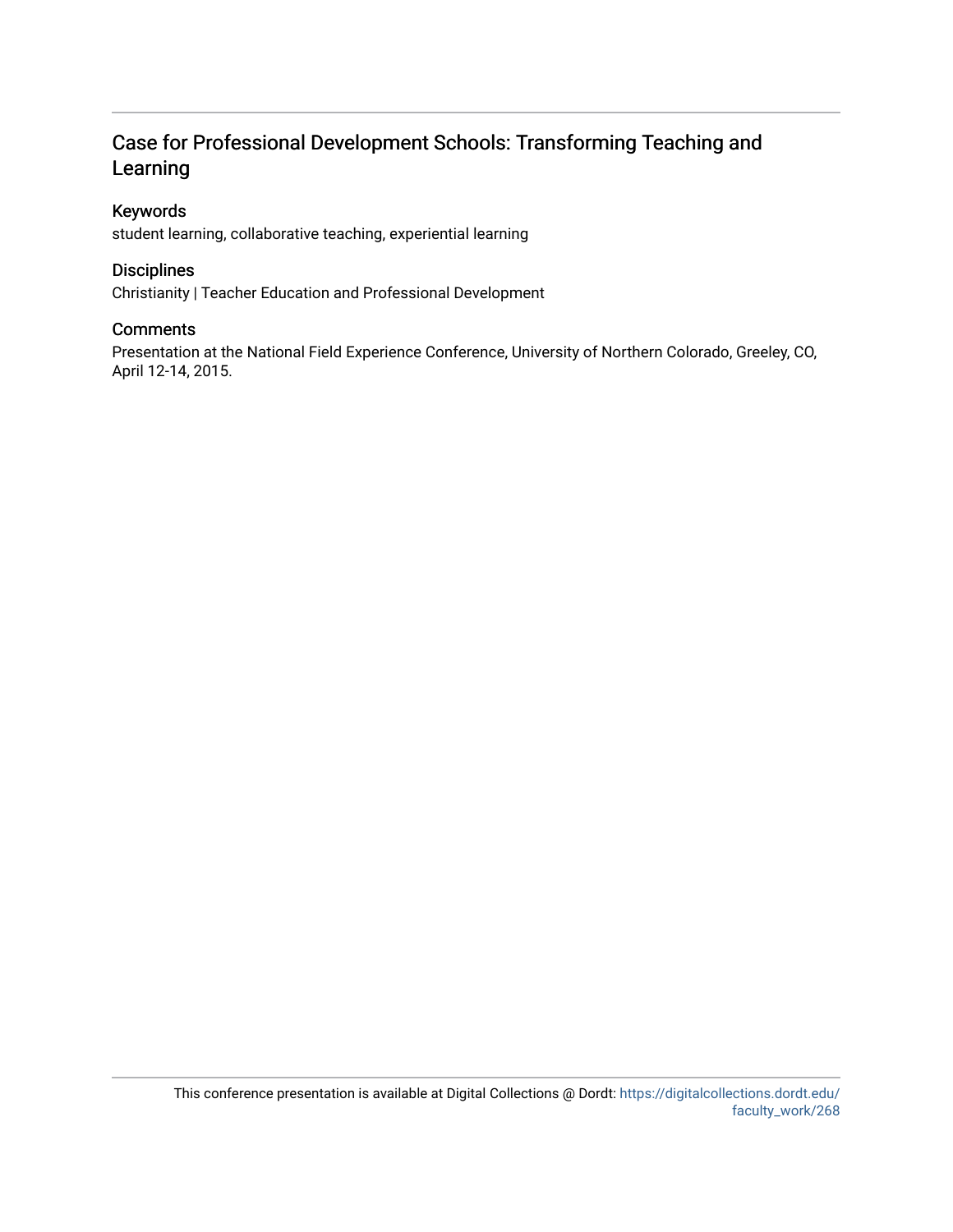# A case for Professional Development Schools

Transforming Teaching and Learning

Dr. Patricia Kornelis Dordt College Sioux Center, IA pat.kornelis@dordt.edu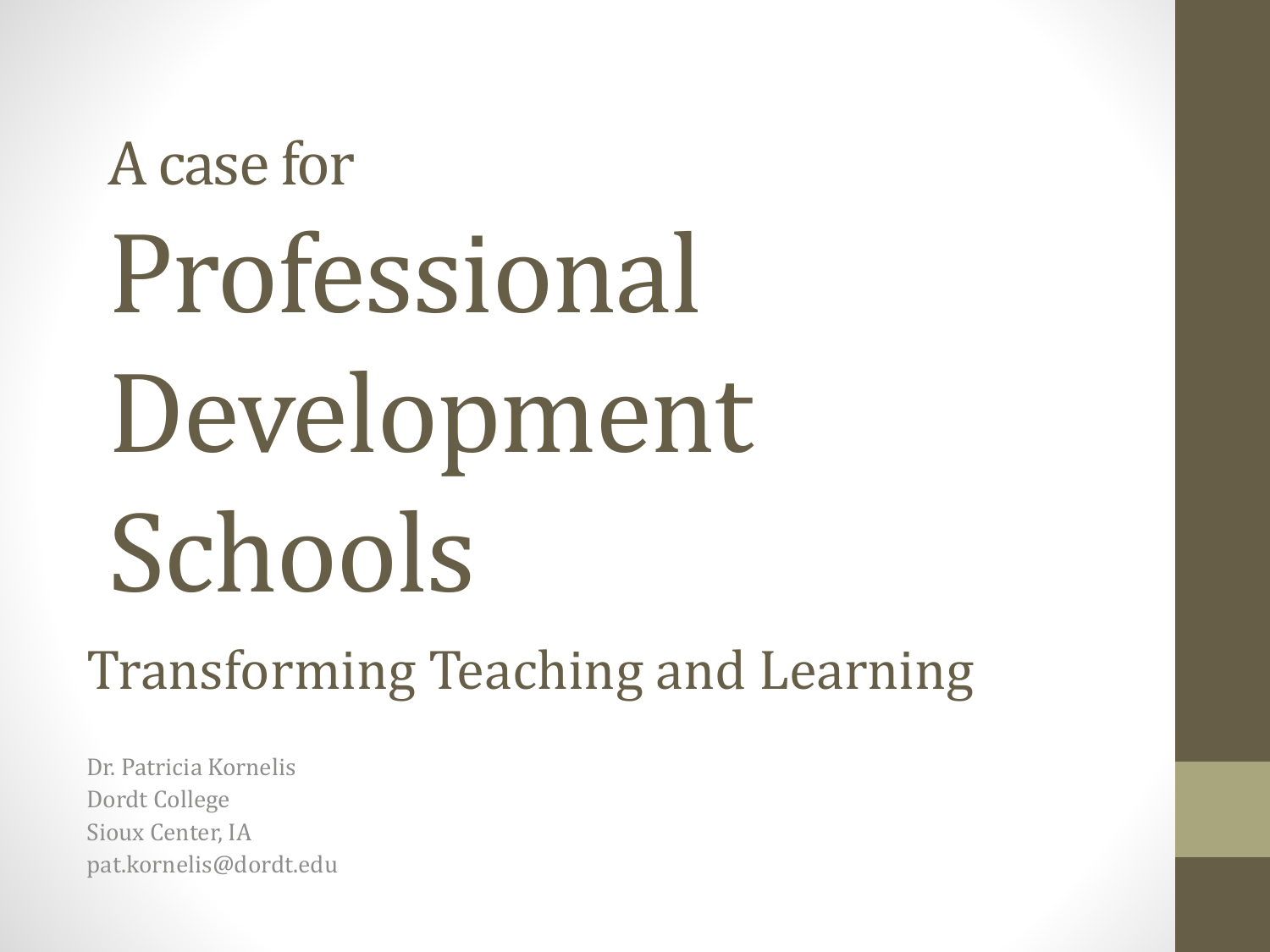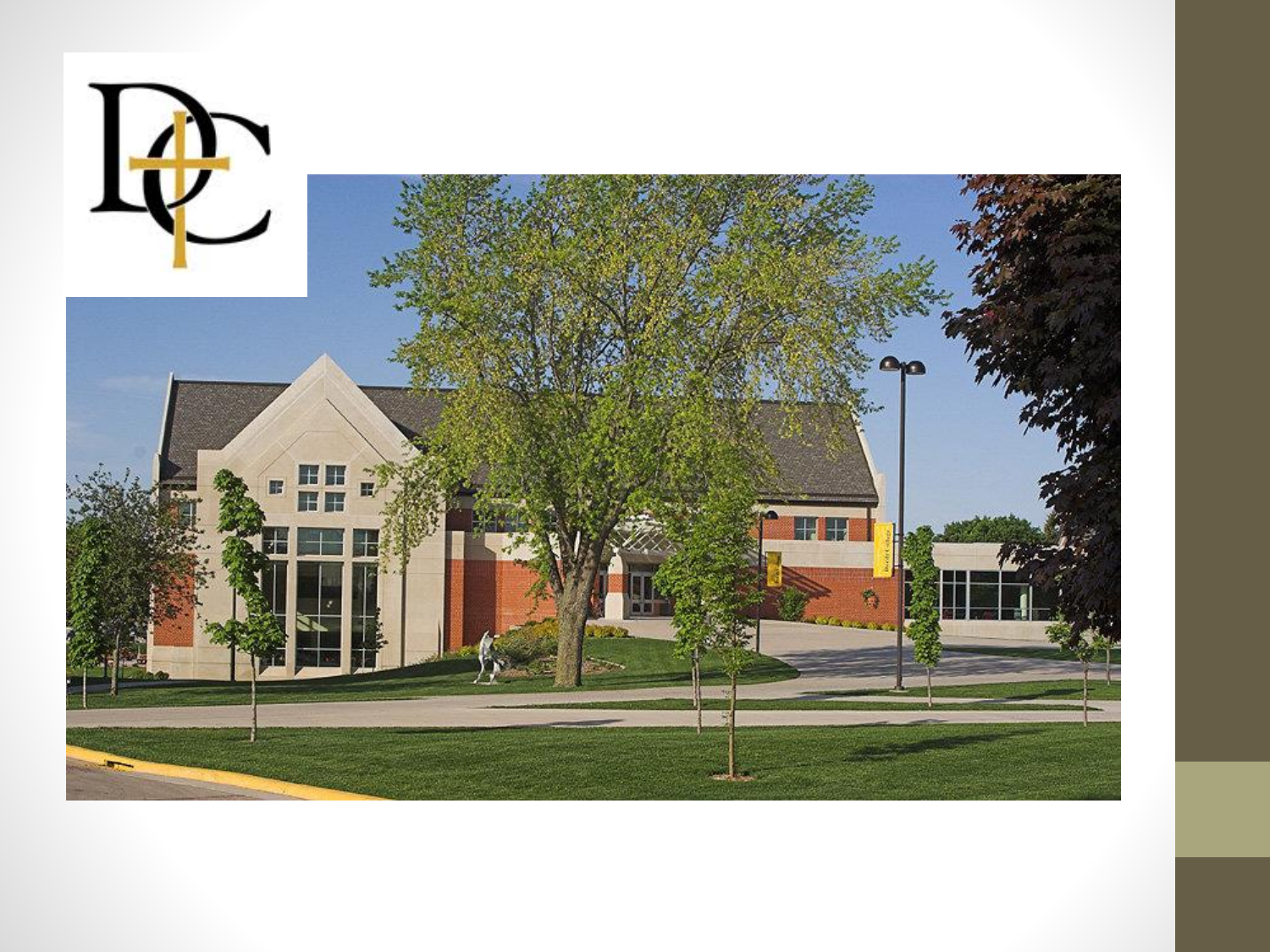## Professional Development Schools Defined

- Partnerships formed by teacher education programs and exemplary P-12 schools.
- Comparable to teaching hospitals real world experiences and opportunities for teachers-in-training
- Collaborative
- Paradigm shift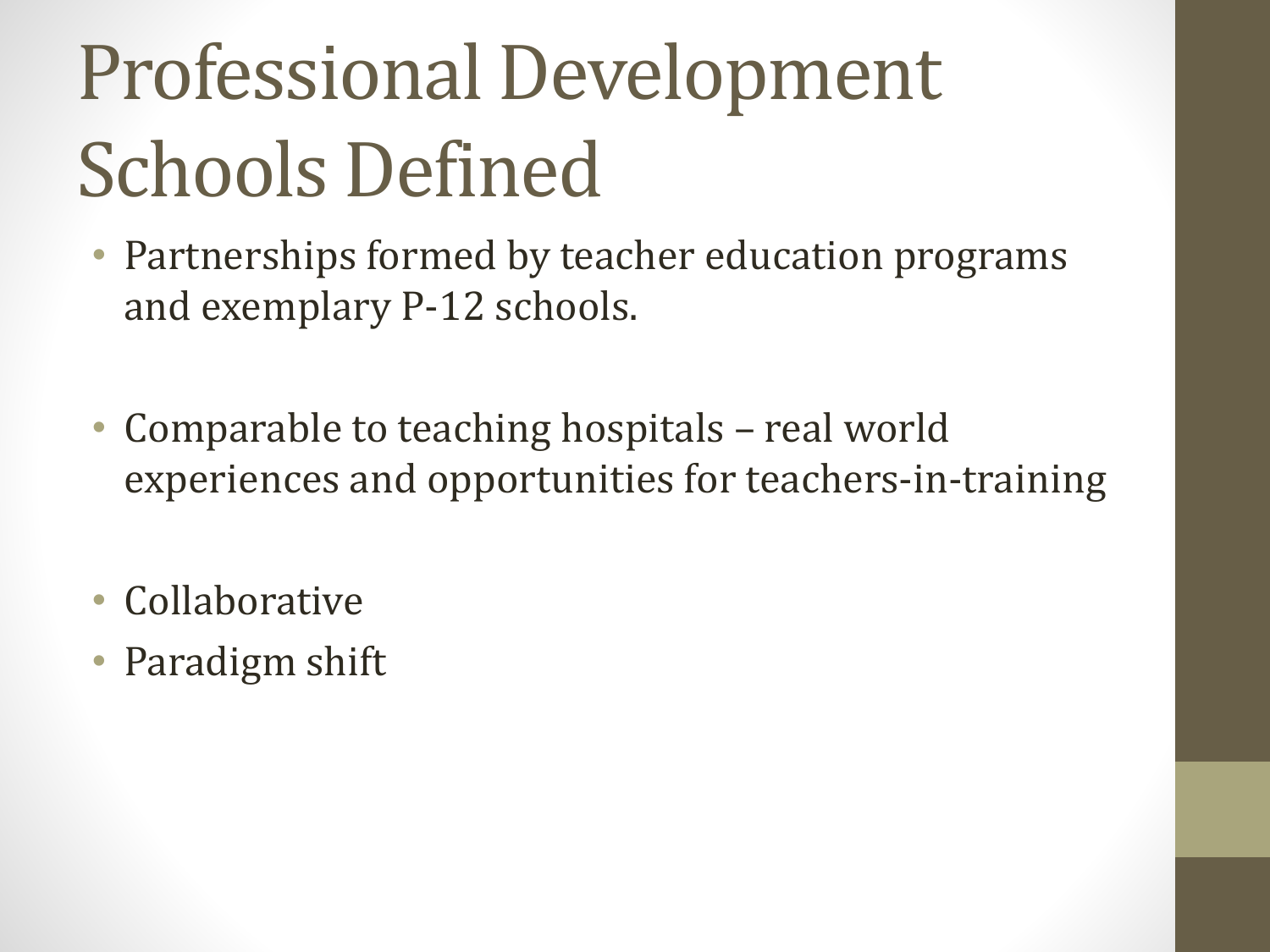## Four Goals of PDSs

Main Goal: Improvement of P-12 student learning

- 1. Preparation of teacher candidates
- 2. Reflective inquiry
- 3. Professional development for practicing K-12 teachers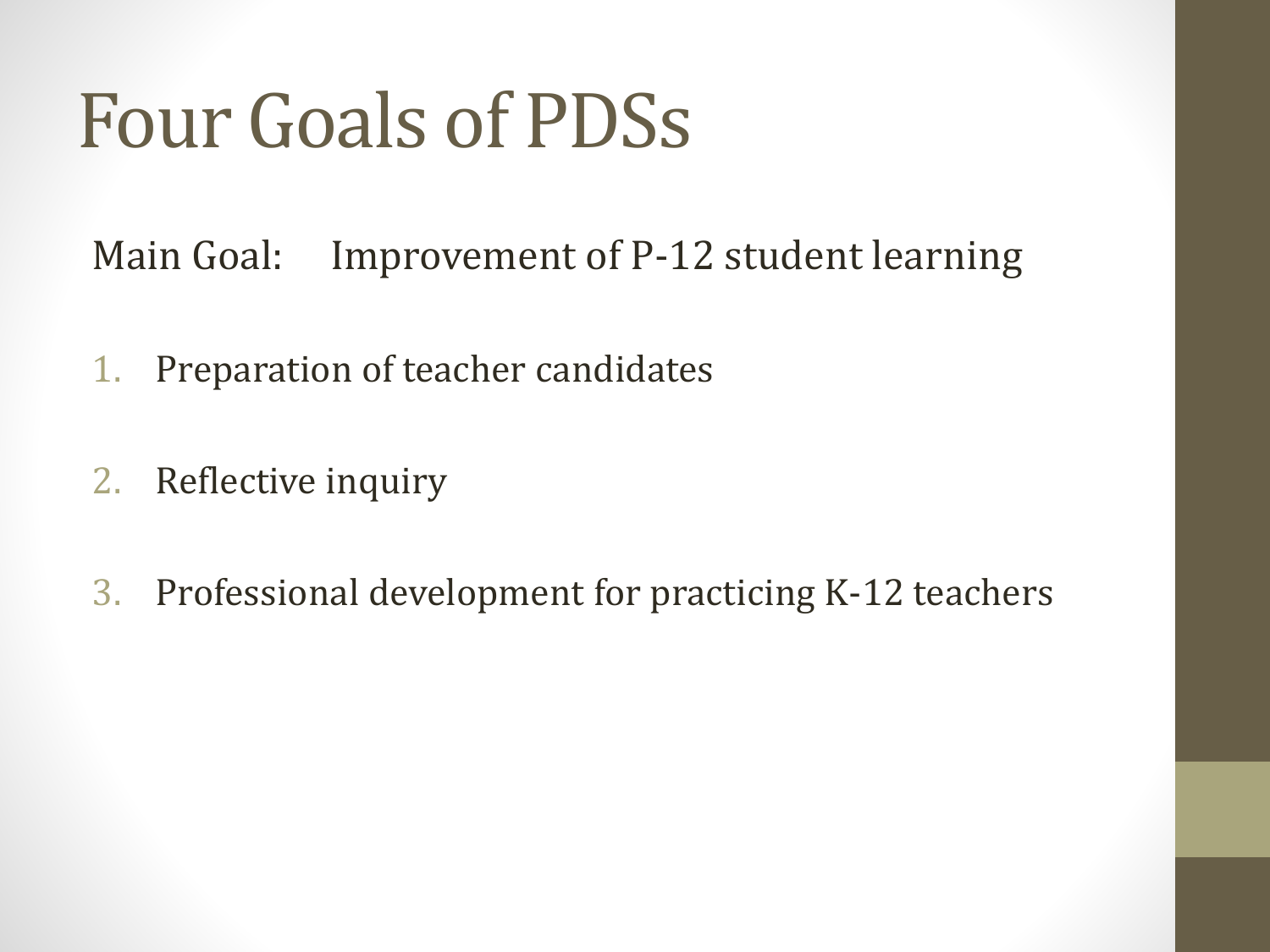## Our history….

#### • **December 2008**:

• received funding to attend the NPDS Conference in Daytona Beach; secured a grant to begin a 3-year pilot PDS program

#### • **Year 1 (2009-2010)**

- Research, discovery, planning
- Working collaboratively in planning stage with 1 partner school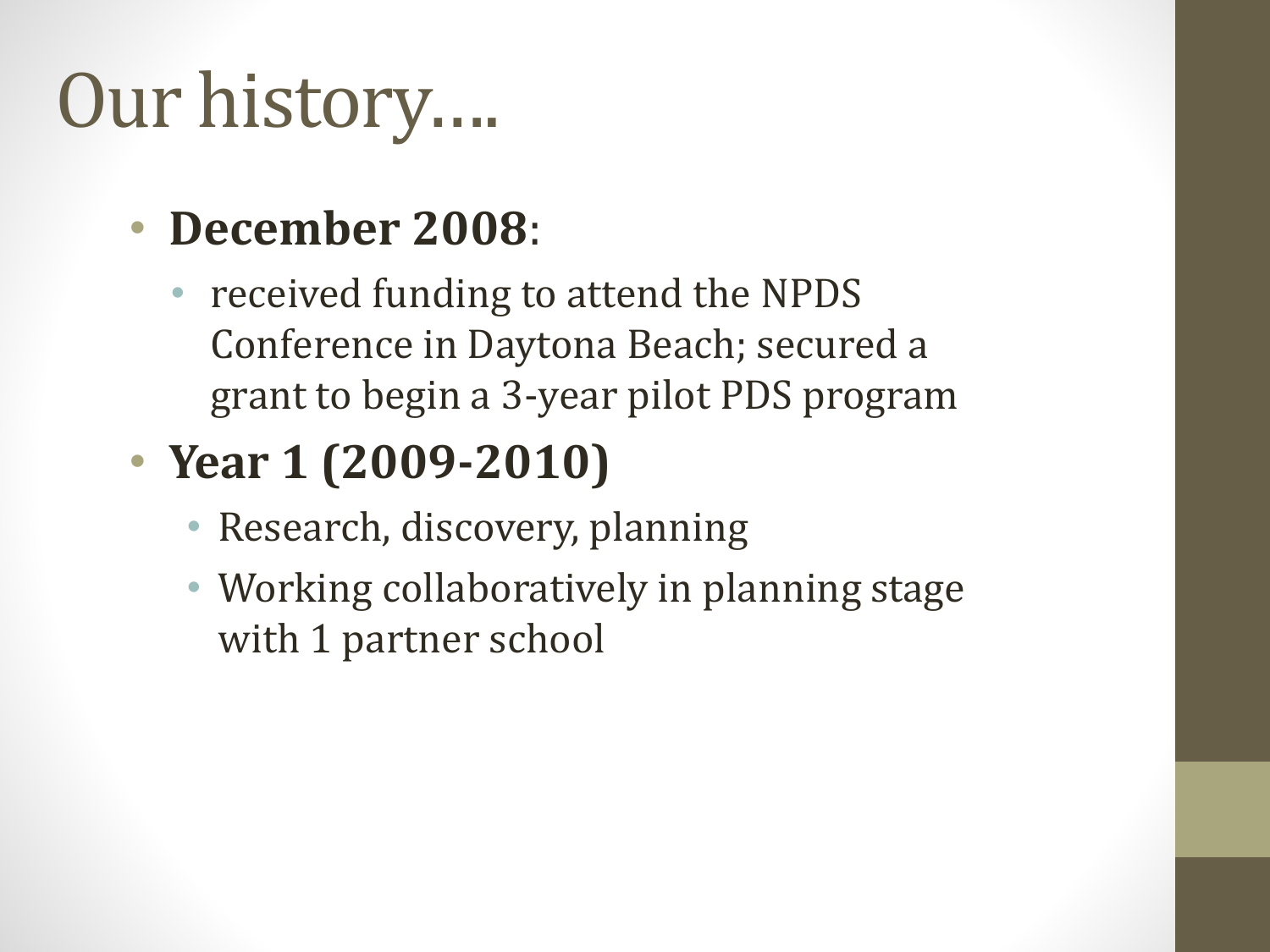#### • **Years 2 -3 (2010-2012)**

- Placement of interns expanded from 1 to 3 PDS sites
- Growing pains/mistakes, corrections
- Overall assessment = moderately successful

#### • **Years 4-5 (2010-2014)**

- Expansion more interest from interns and potential PDS partners
- More growing pains/mistakes and corrections
- Overall assessment = success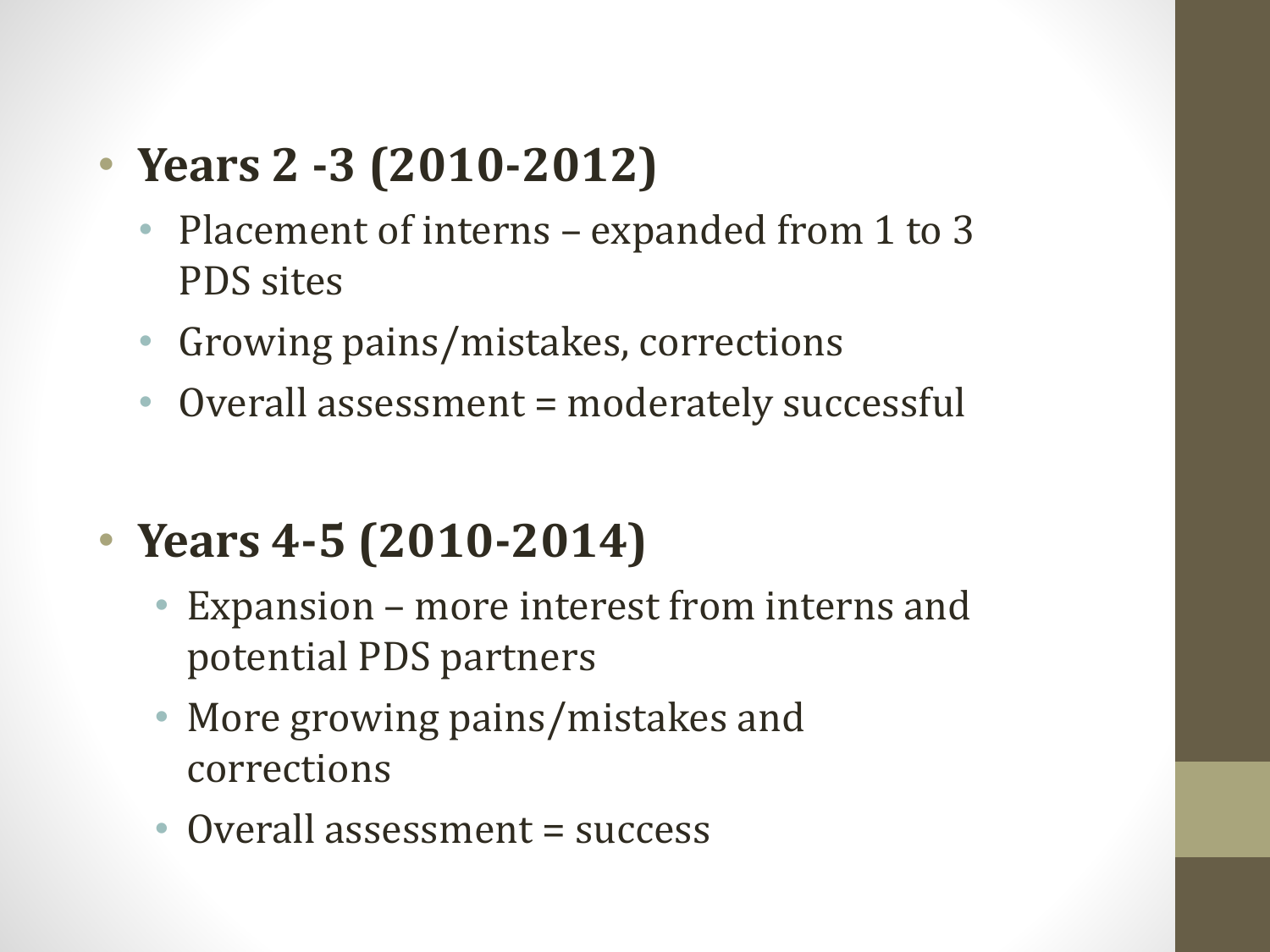#### • **Year 6 (2014-2015)**

- \$300,000 grant from State of Iowa to study feasibility and sustainability
- 20% of TE candidates
- First interns placed in secondary setting
- Continued experimentation with collaborative models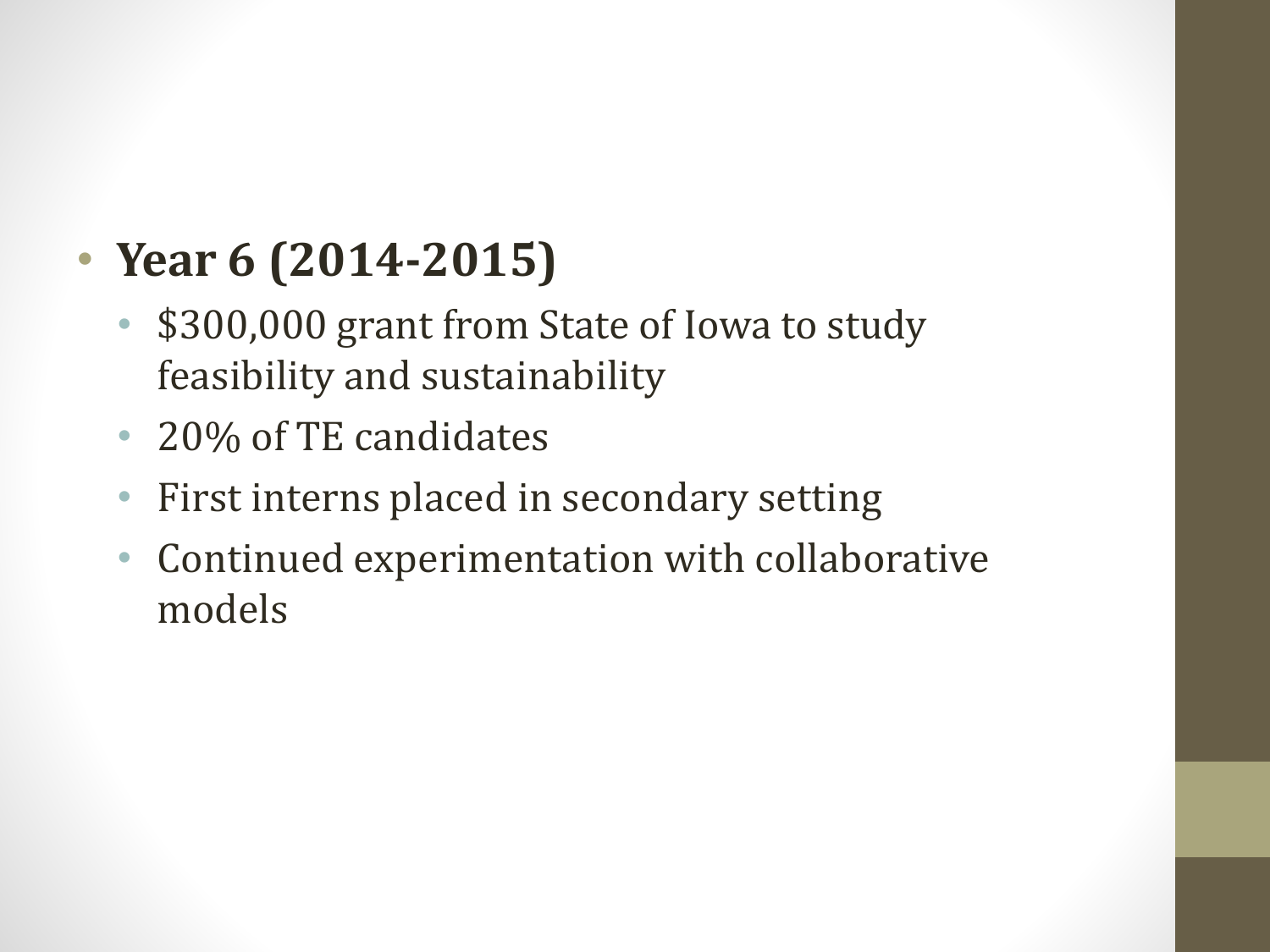### **Characteristics of Successful Collaborative Partnerships**

- Mutual trust and respect
- Shared decision making/ information sharing and communication
- Manageable agenda
- Dynamic nature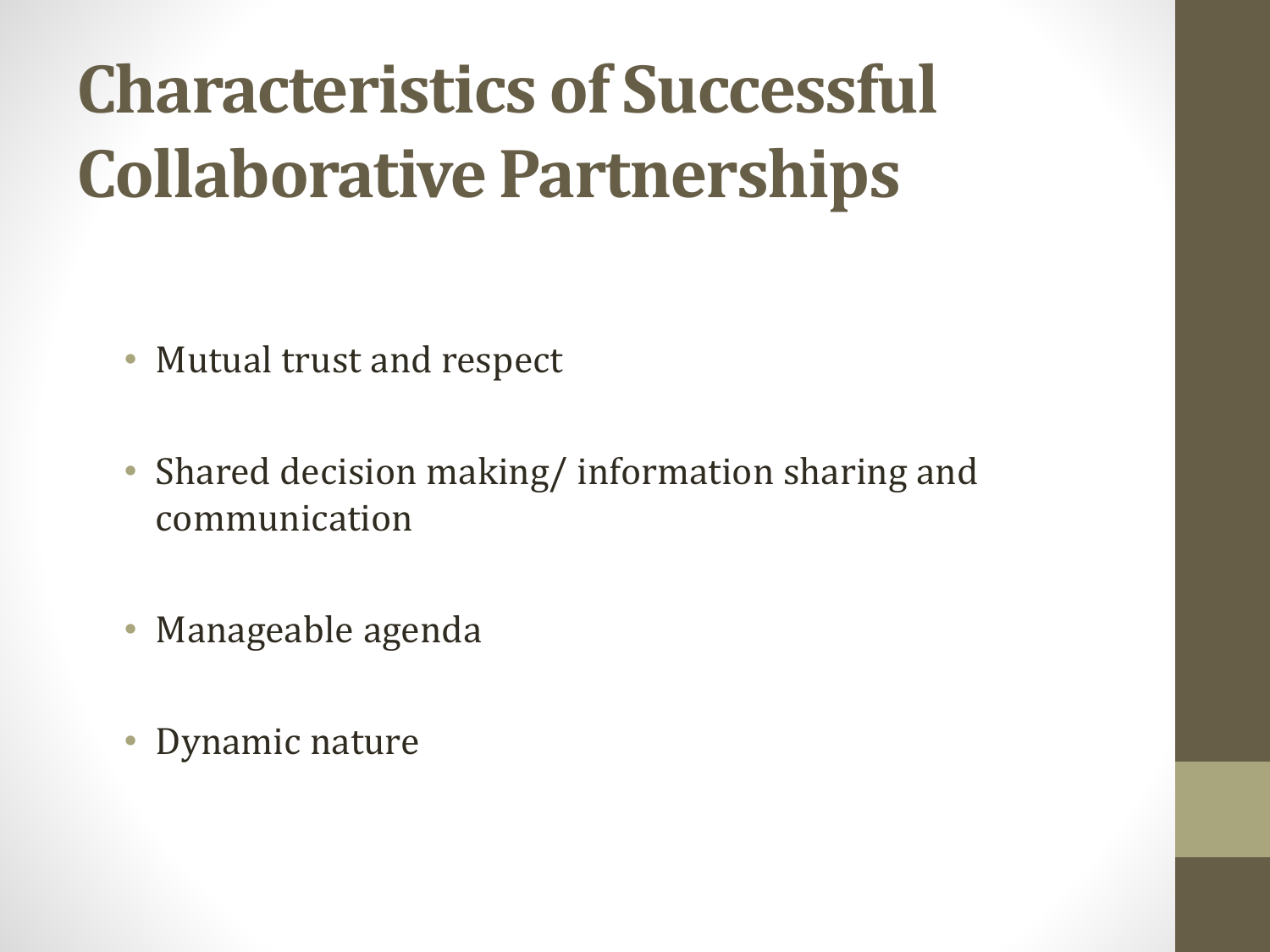#### **Key components of our PDS project**

#### **1. Enhanced preparation of preservice teachers**

- Extended clinical experience
- Co-teaching with mentor teachers
- Theory and practice connections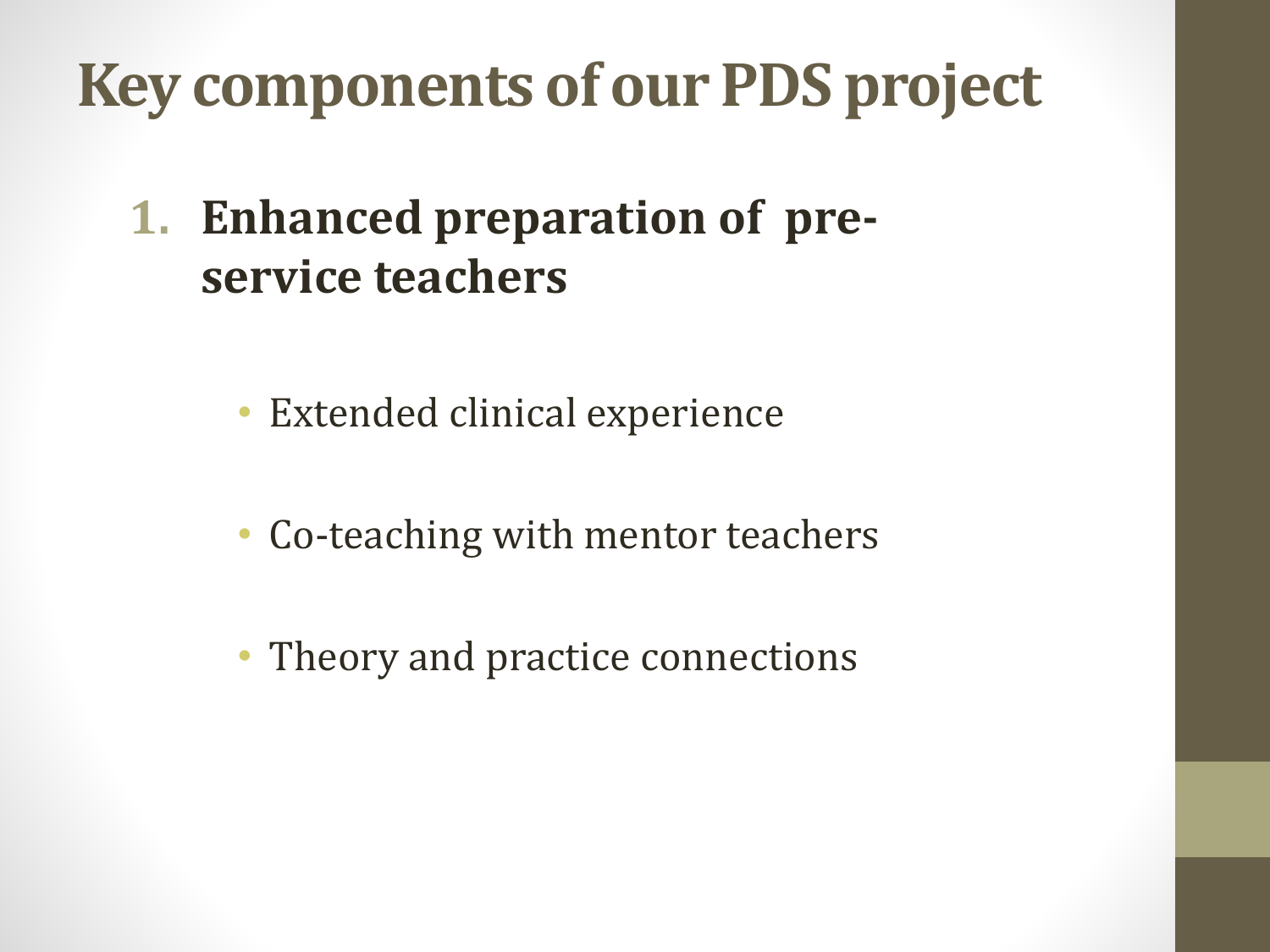## Extended Clinical Experience

- Lots of opportunities in early field experience foundations, tutoring, methods
- Senior yearlong experience
- Fall semester: M- Thursday mornings on site
	- Afternoons on campus
	- Connected courses in methods and applied educational psychology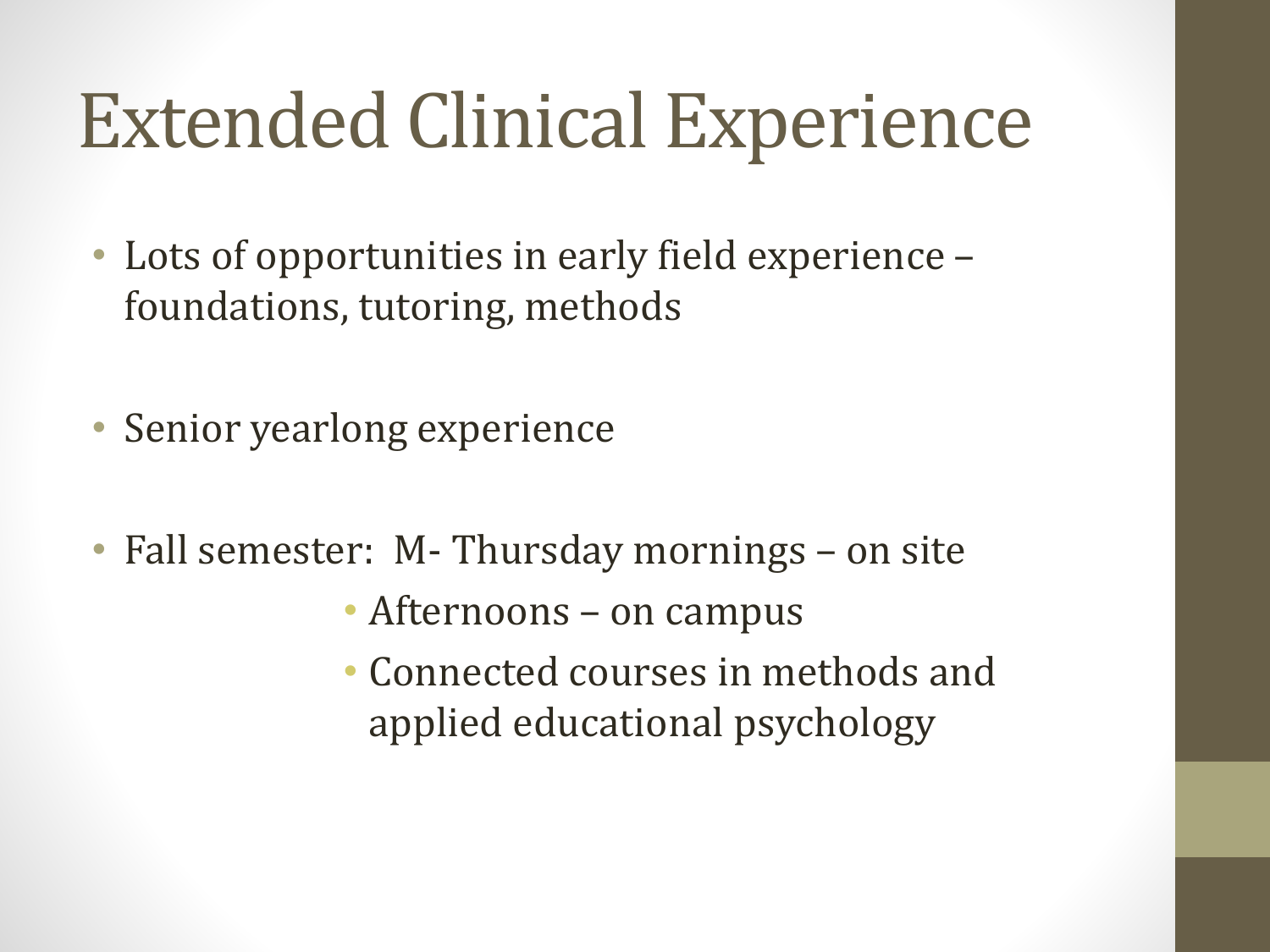## Co-teaching with Mentor

- St. Cloud State Model
- Fall Mentor = Lead, Intern= Support
- Spring shift
- Intern = Lead, Mentor = Support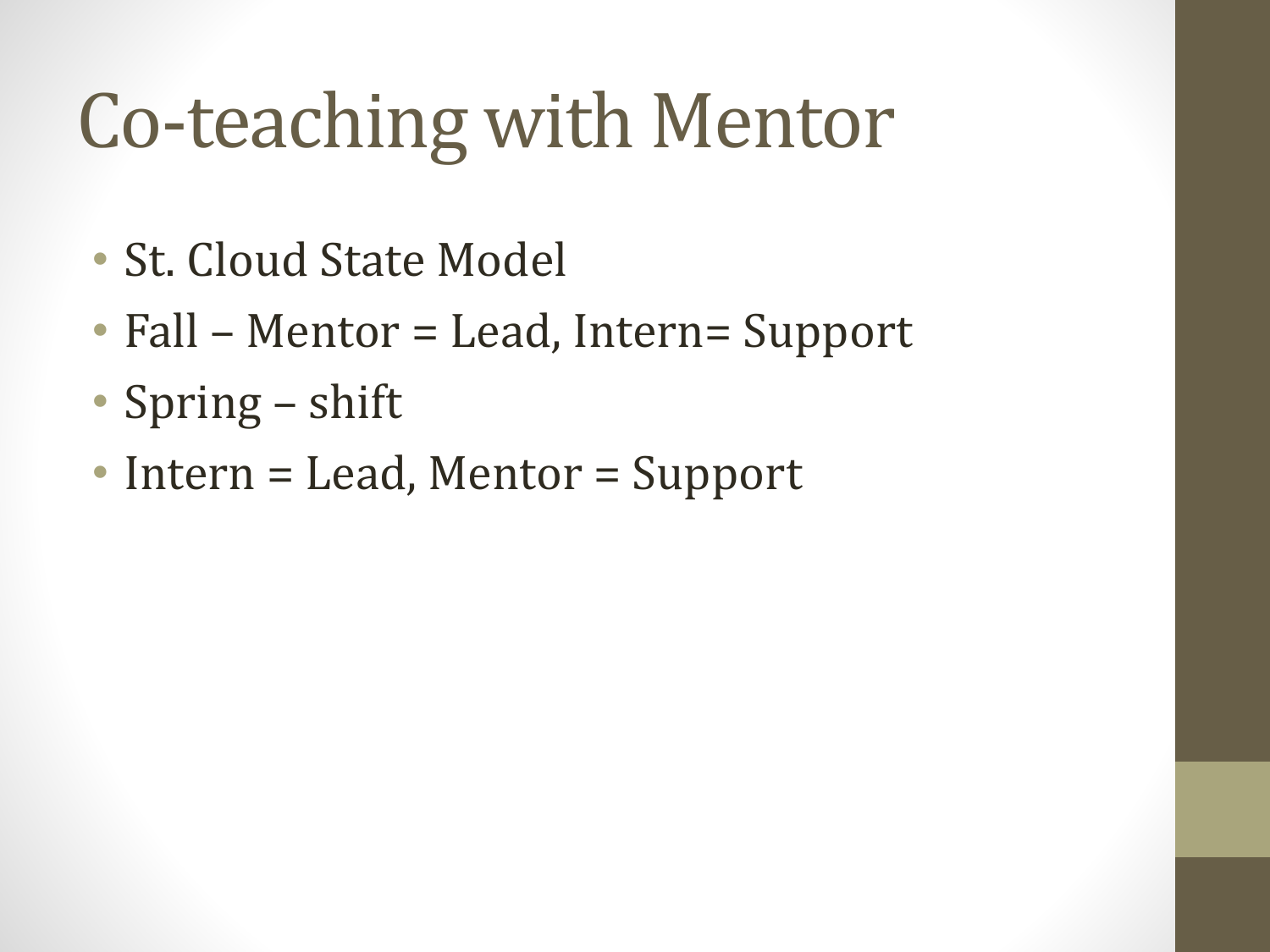## Theory/Practice Connections

- History of competition rather than cooperation
- History of hierarchical relationships
- The research is clear that within 2 years of graduation, new teachers adopt the practices and philosophy of the district in which they teach
- Strong links between work in classroom and in college courses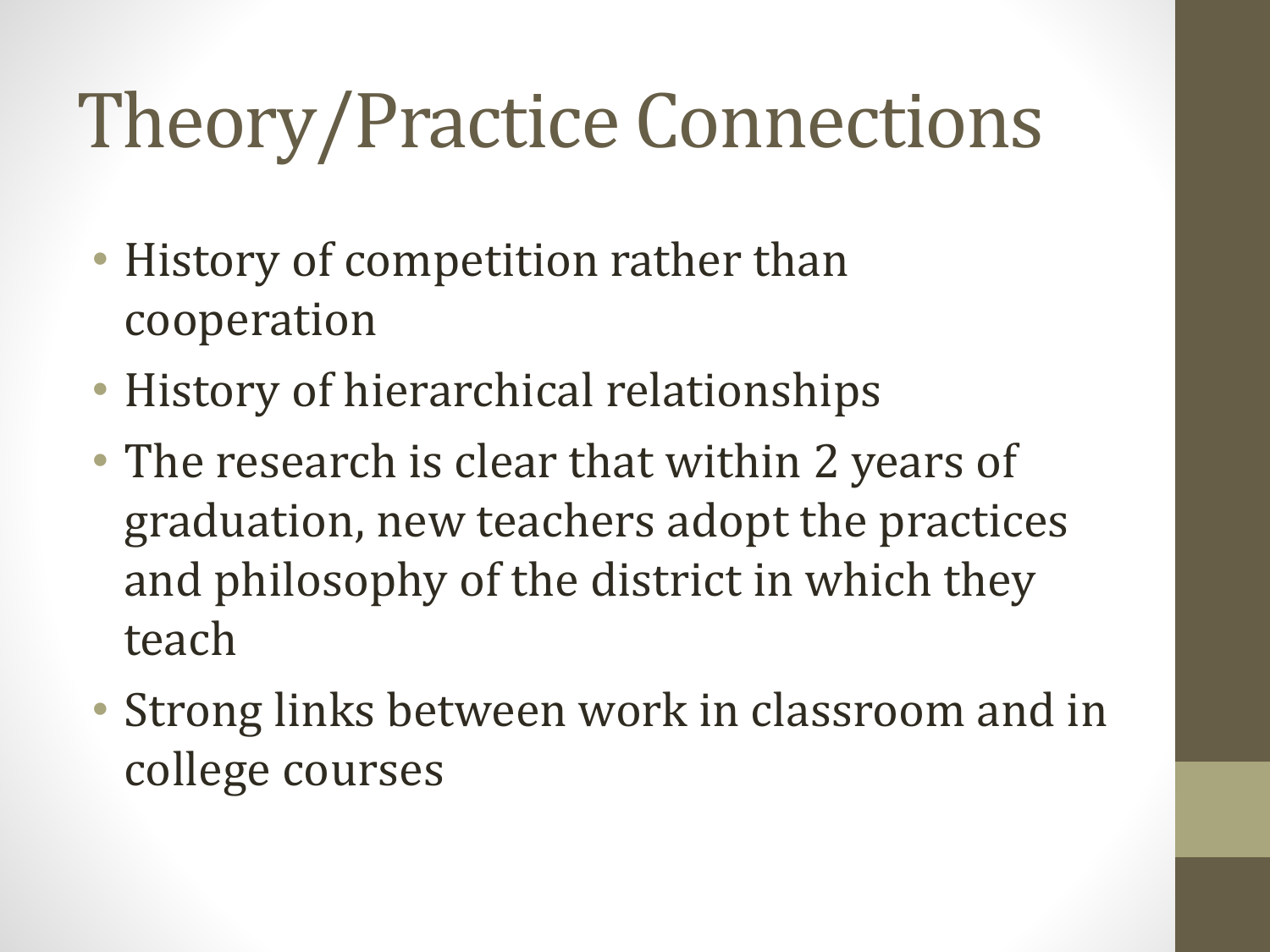## Key Component #2

#### **Enhanced Professional Development for Mentor Teachers**

- Mentor and Co-Teaching Training
- Co-teaching Methods and Educational Psychology Courses
- Professor-in-Residence/Instructional Coaching **Opportunities**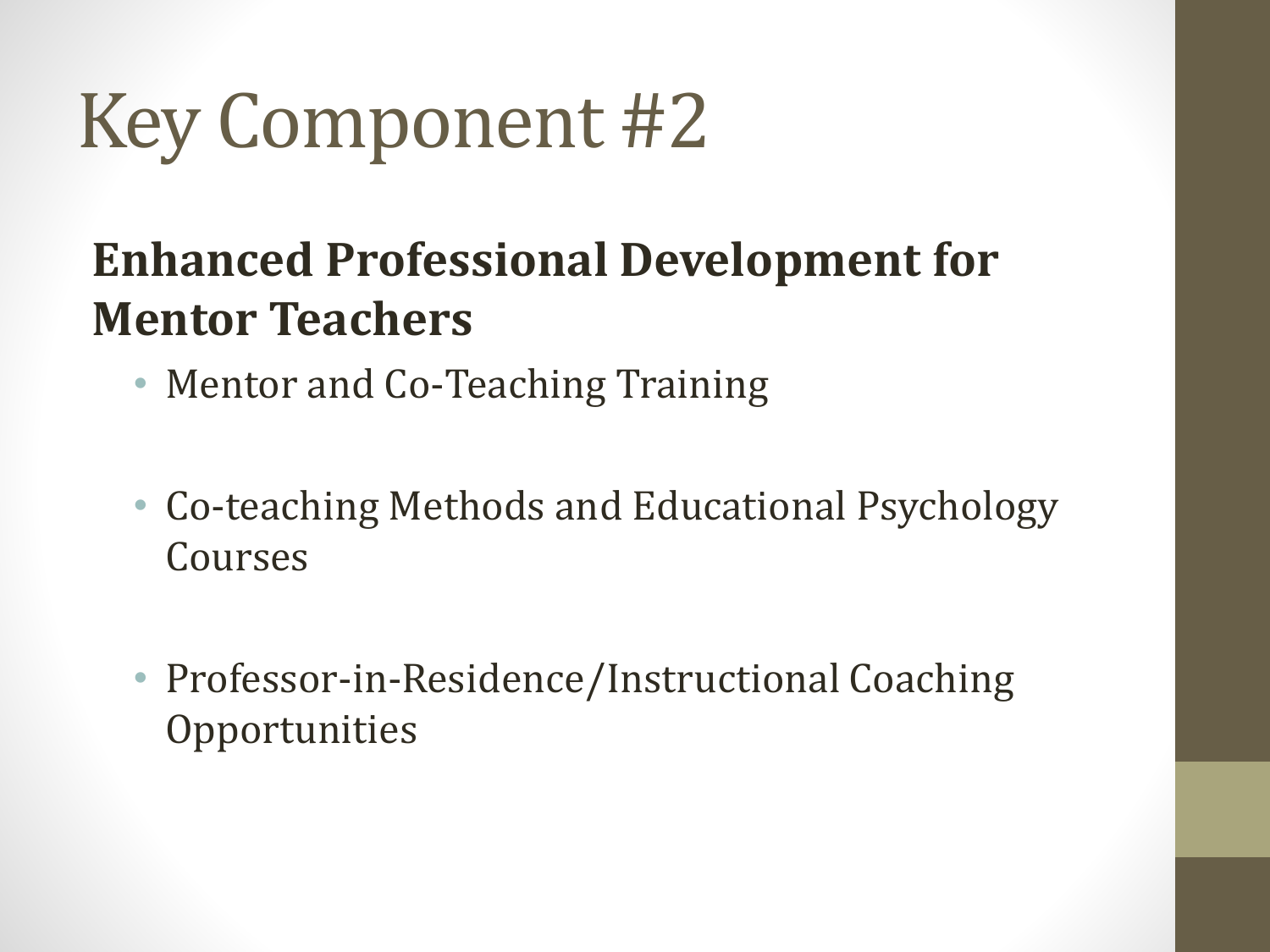## Mentor and Co-teaching **Training**

- 2-day training in August
- Mentor training instructional coaching
- Co-teaching training St. Cloud Train-the-Trainer
- Ongoing training throughout the year
- Bi-weekly mentor meetings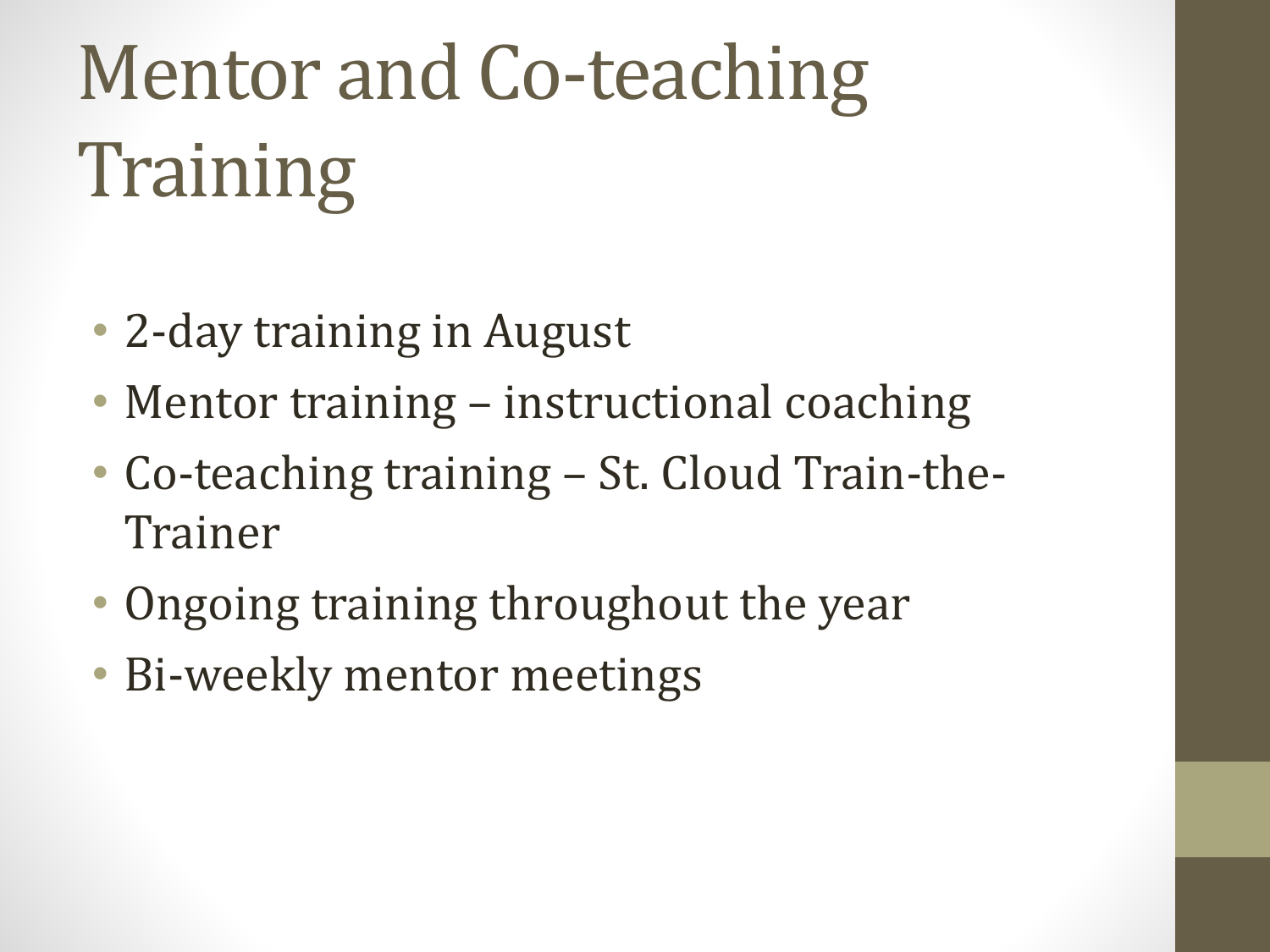## Co-teaching College Courses

- <sup>1</sup>/<sub>2</sub> day workshop in early August
- Full input, voluntary
- Restructuring Math and Reading Methods
- Restructuring Applied Educational Psychology
	- Teacher Talks
	- Teaching Rounds
	- Look and Learn
	- Station Teaching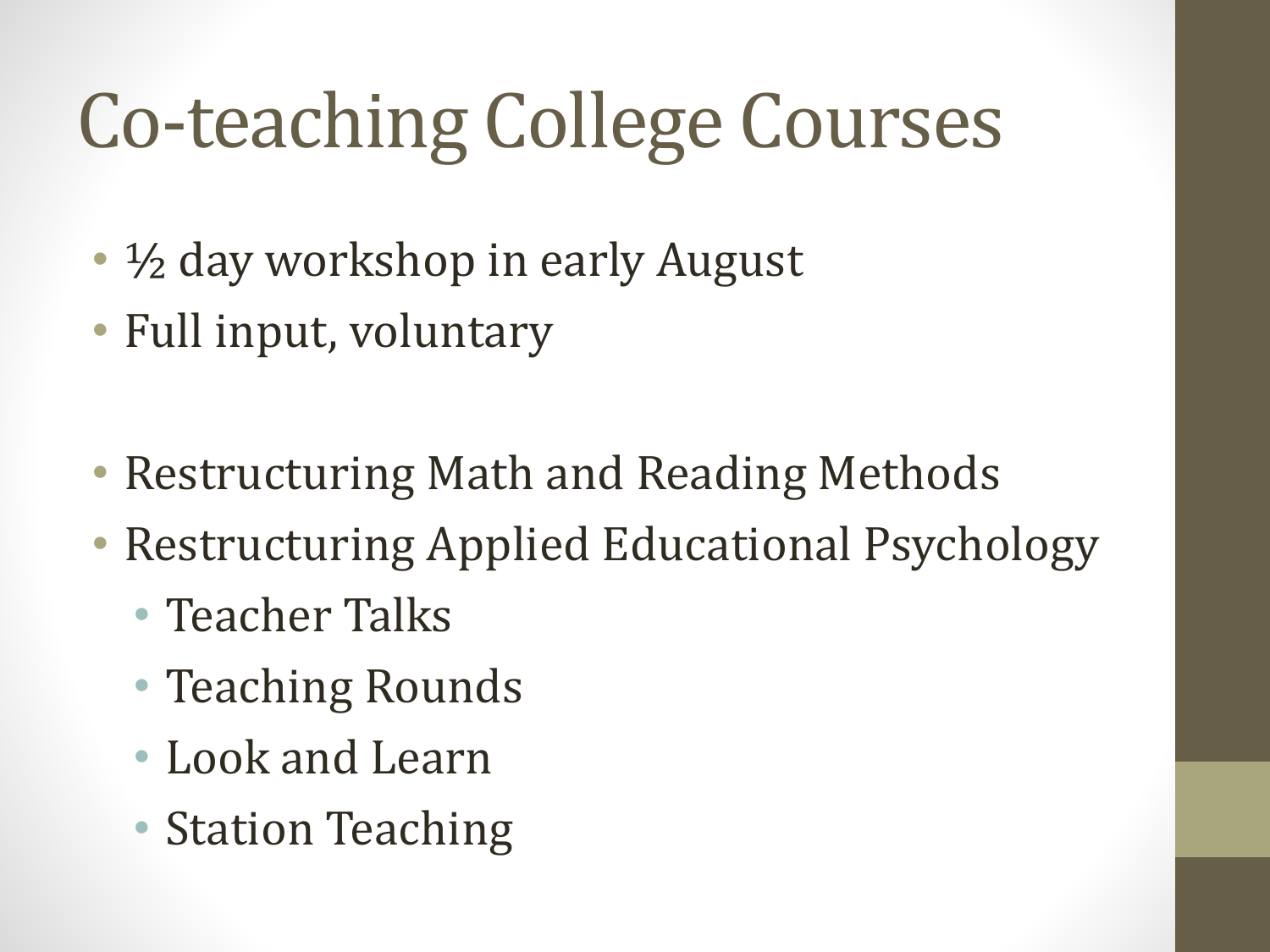## Instructional Coaching/ Professor-in-Residence

- Relationship building
- trust/ vulnerability
- Co-teaching wth LA teacher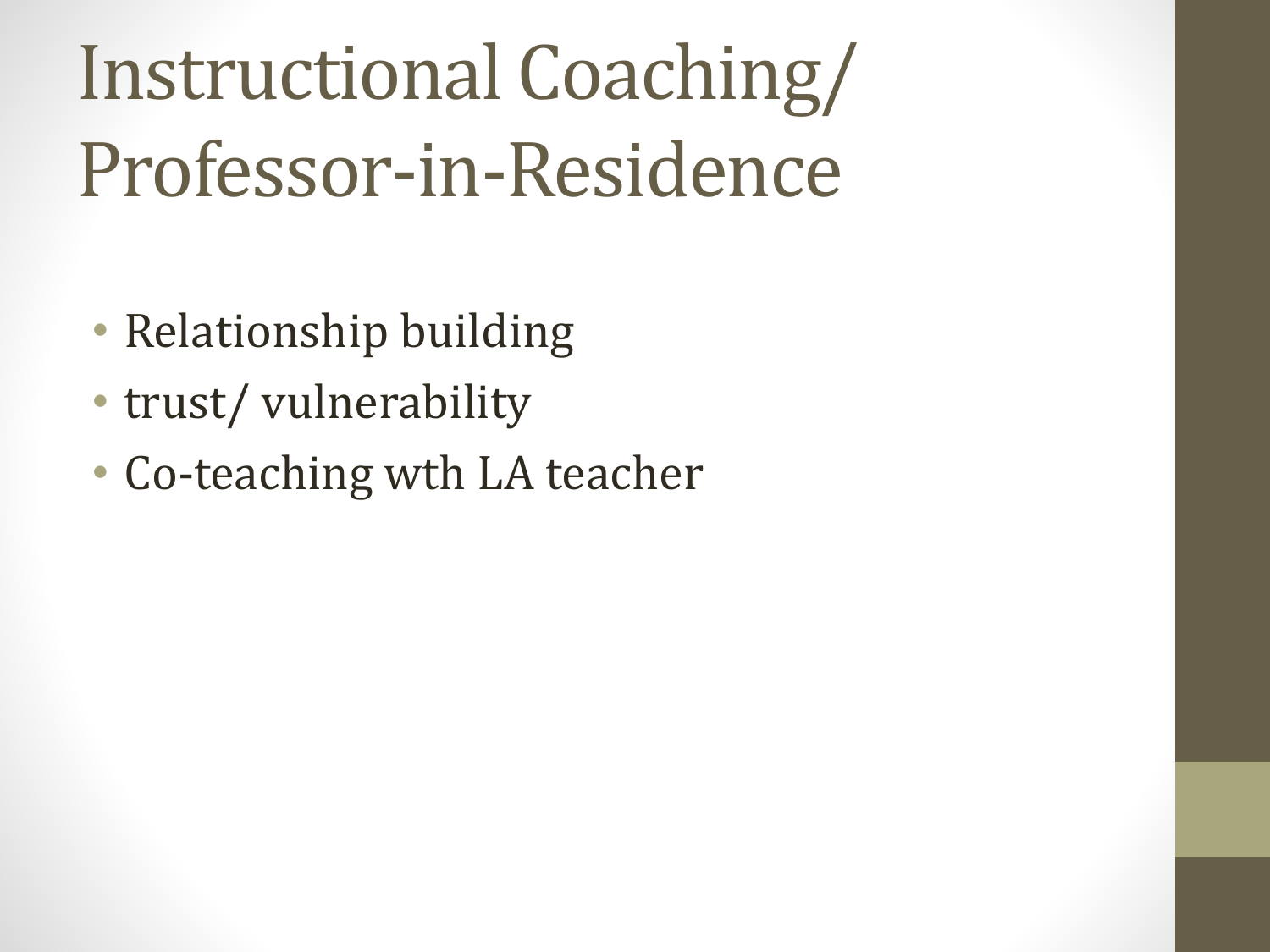## Key Component #3

#### **Research and Inquiry into Best Practices**

#### TIPS

- Collaborative research on females with Asperger's
- Reading and Math Interventions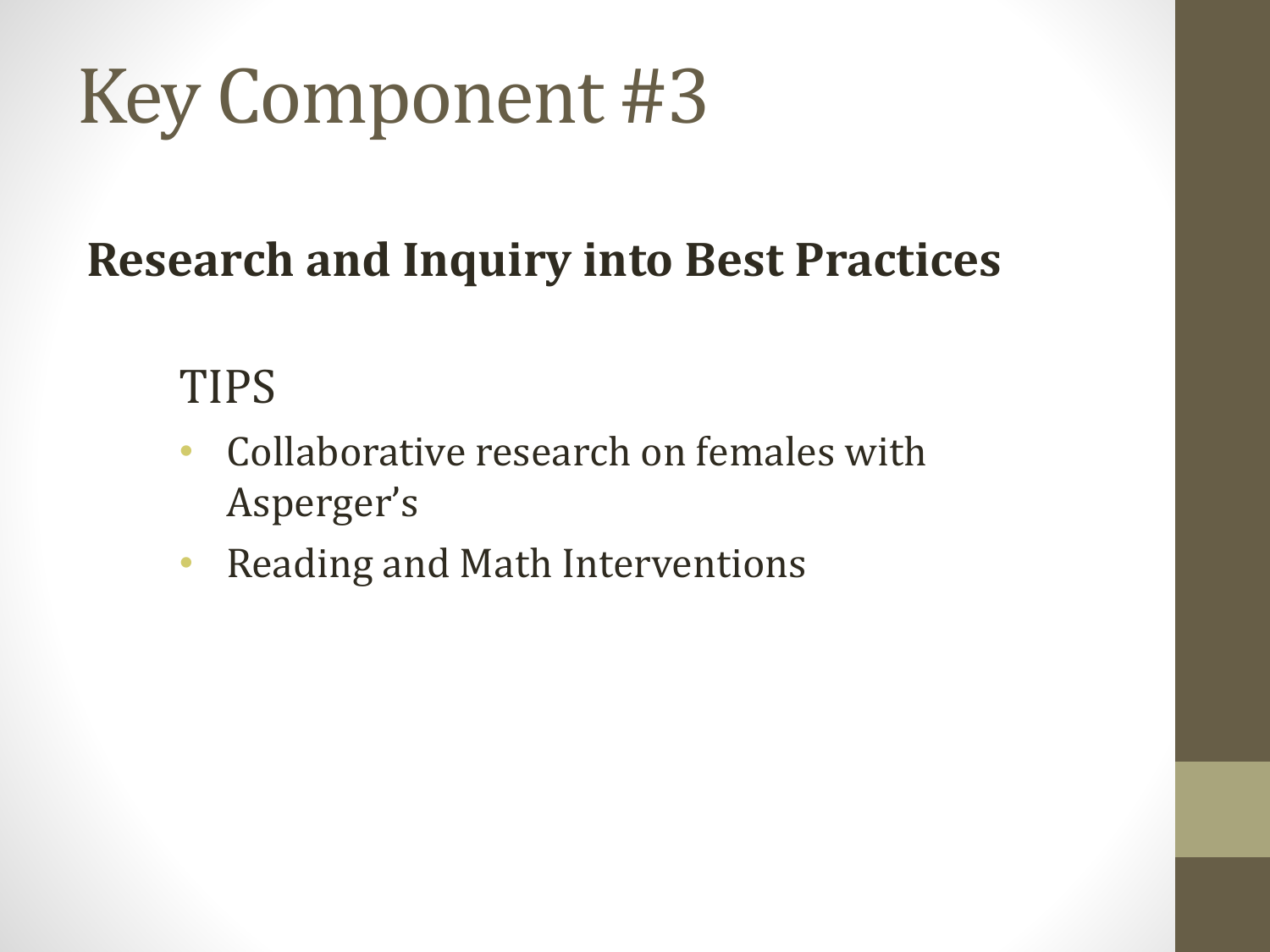### Lessons Learned

- Shifting paradigms are messy
- True collaboration takes a significant and intentional investment
- Strong, collaborative partnerships positively impact all stakeholders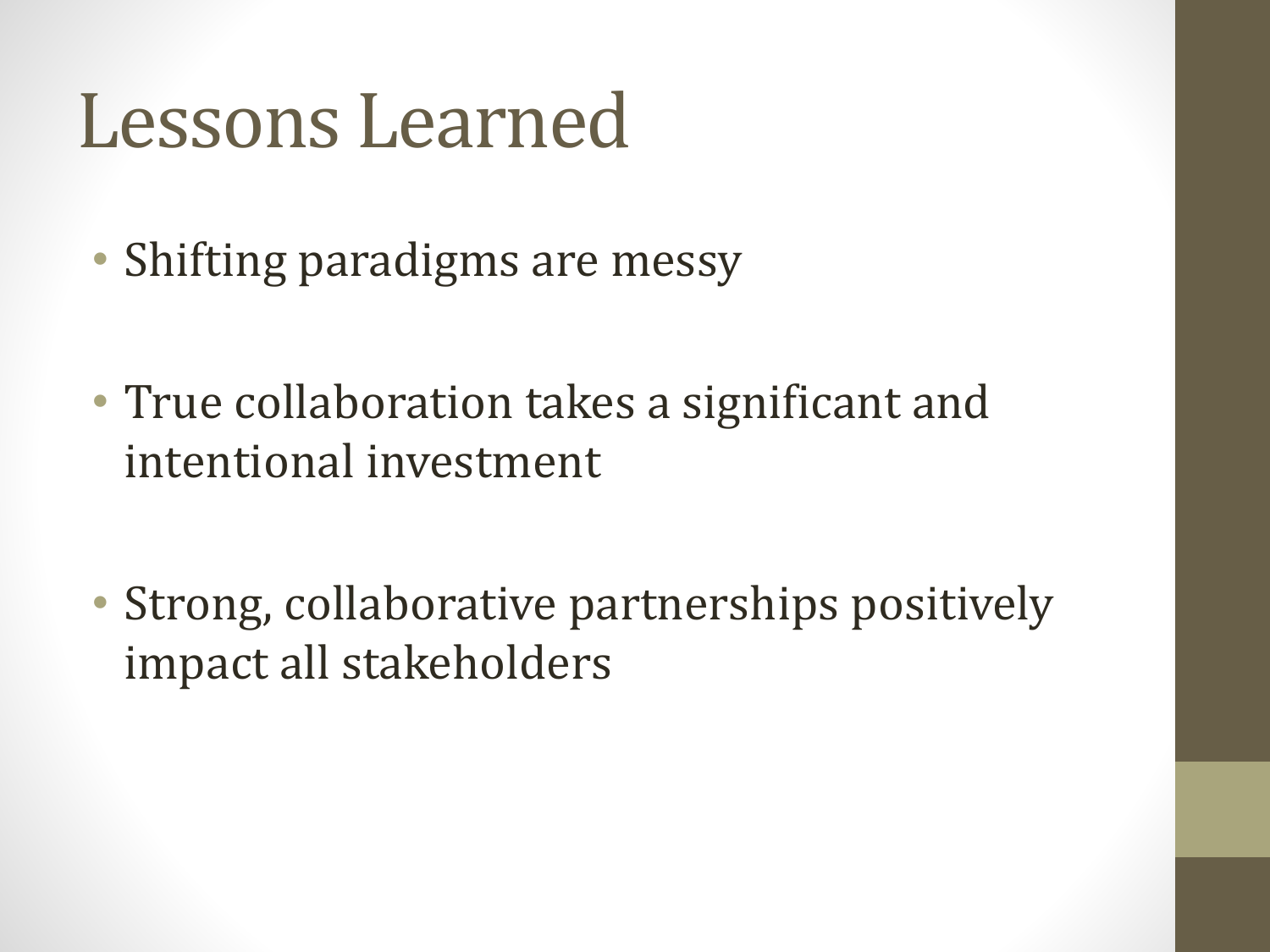### Do Professional Development Schools Make a Difference?

- Better teacher candidate preparation = lower attrition
- PDS teacher candidates outperform traditional teacher candidates
- Improvement in math and literacy scores in PDS schools
- Our experience in a young, rural PDS project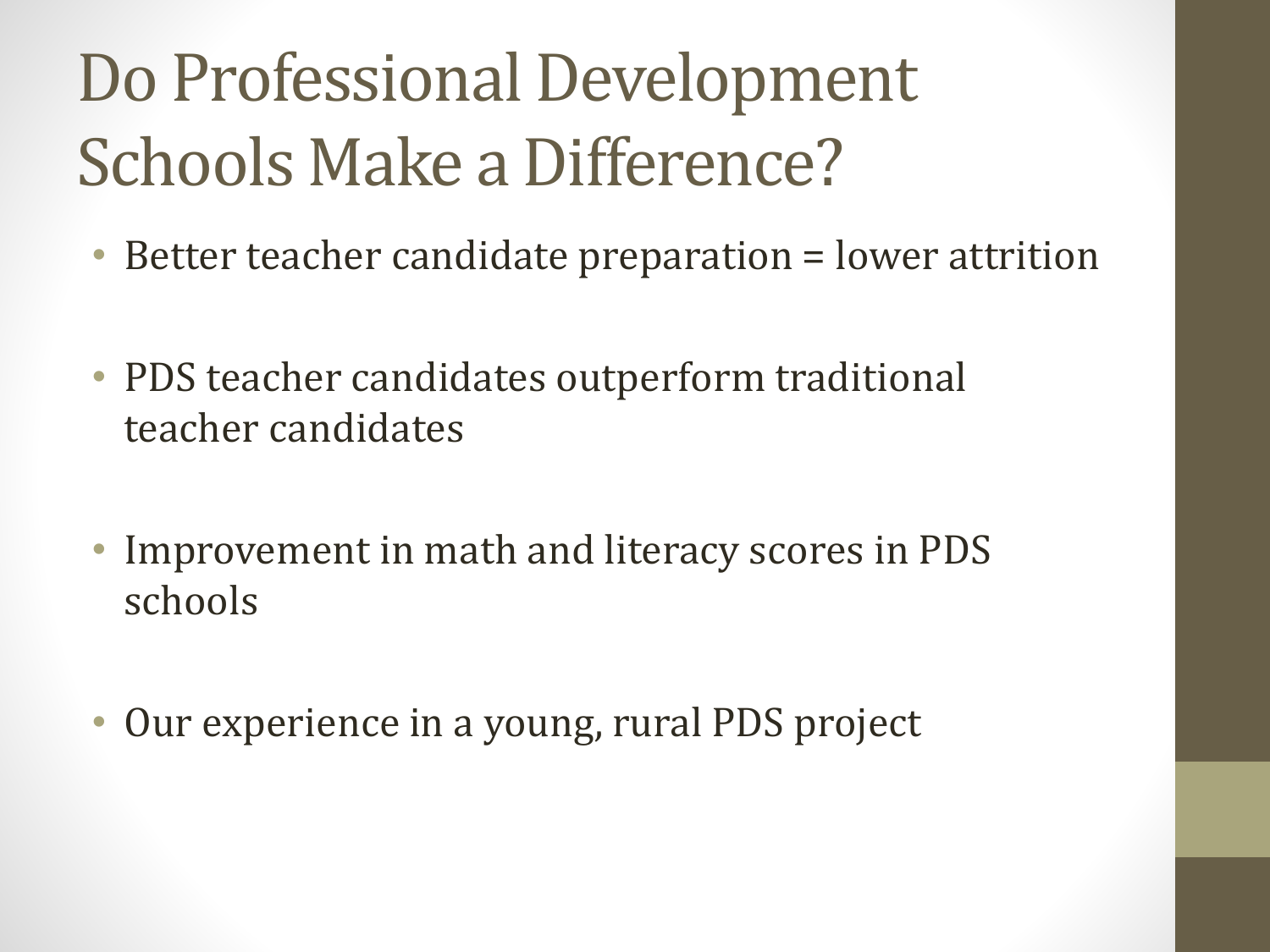## **The future….**

- Continued expansion of our partner schools 2 new ones added for 2015, 4-5 in the wings
- Working of TTP revamp freeing up the senior year
- Possibly moving to complete PDS model